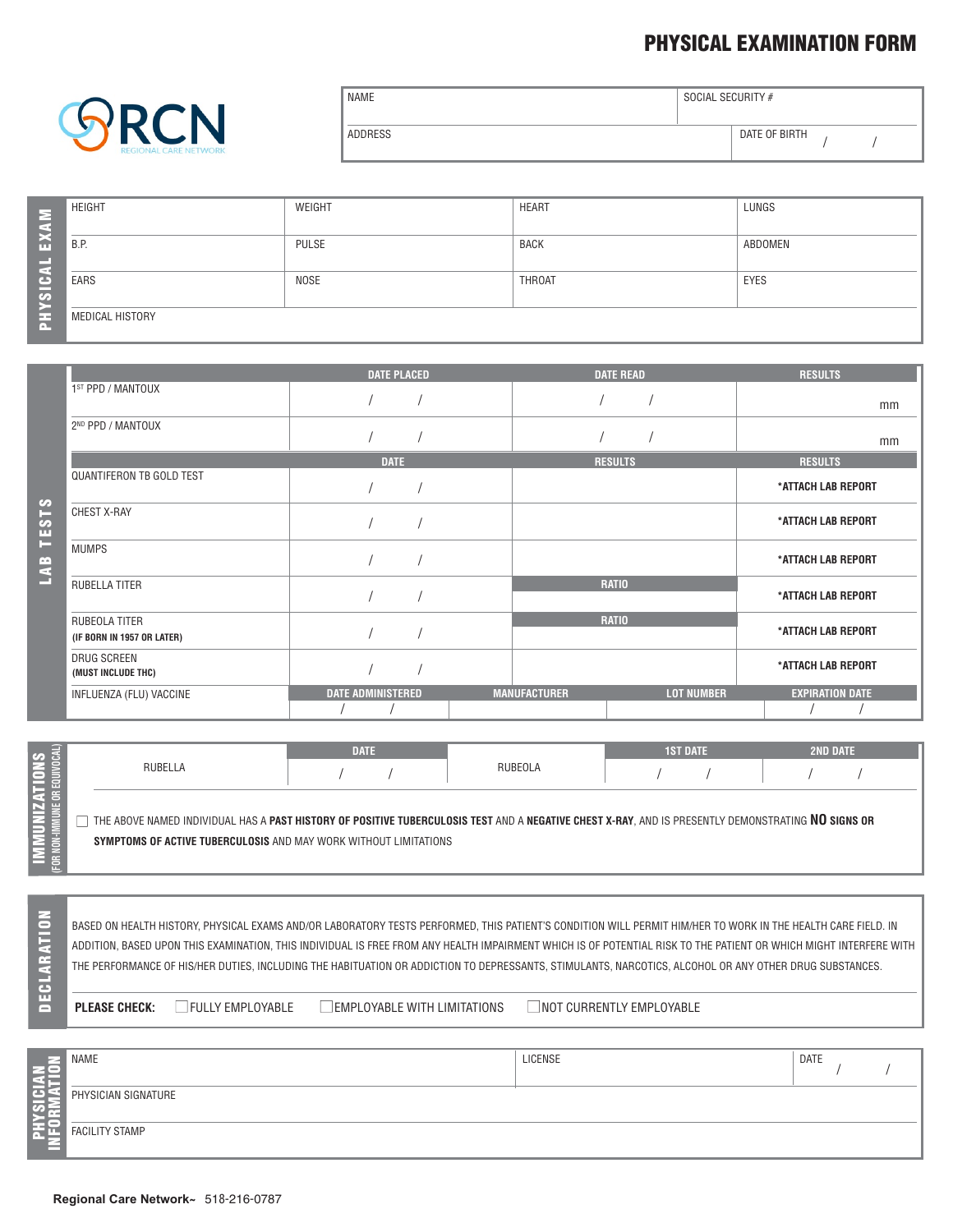

| WILL ACCEPT VACCINE VES NO                                                                                        |  |
|-------------------------------------------------------------------------------------------------------------------|--|
|                                                                                                                   |  |
| I understand that due to my occupational exposure to blood or other potential infectious materials I may be at    |  |
| risk for acquiring Hepatitis B virus (HBV) infection. I have been given the opportunity to be vaccinated with the |  |
| Hepatitis B vaccine at this time. I understand that by declining this vaccine, I continue to have occupational    |  |
| exposure to blood or other potentially infectious materials. Should I want to be vaccinated with the Hepatitis B  |  |
| vaccine, I can receive the vaccination series at no charge.                                                       |  |
|                                                                                                                   |  |
|                                                                                                                   |  |
|                                                                                                                   |  |
|                                                                                                                   |  |
|                                                                                                                   |  |
|                                                                                                                   |  |
|                                                                                                                   |  |
|                                                                                                                   |  |